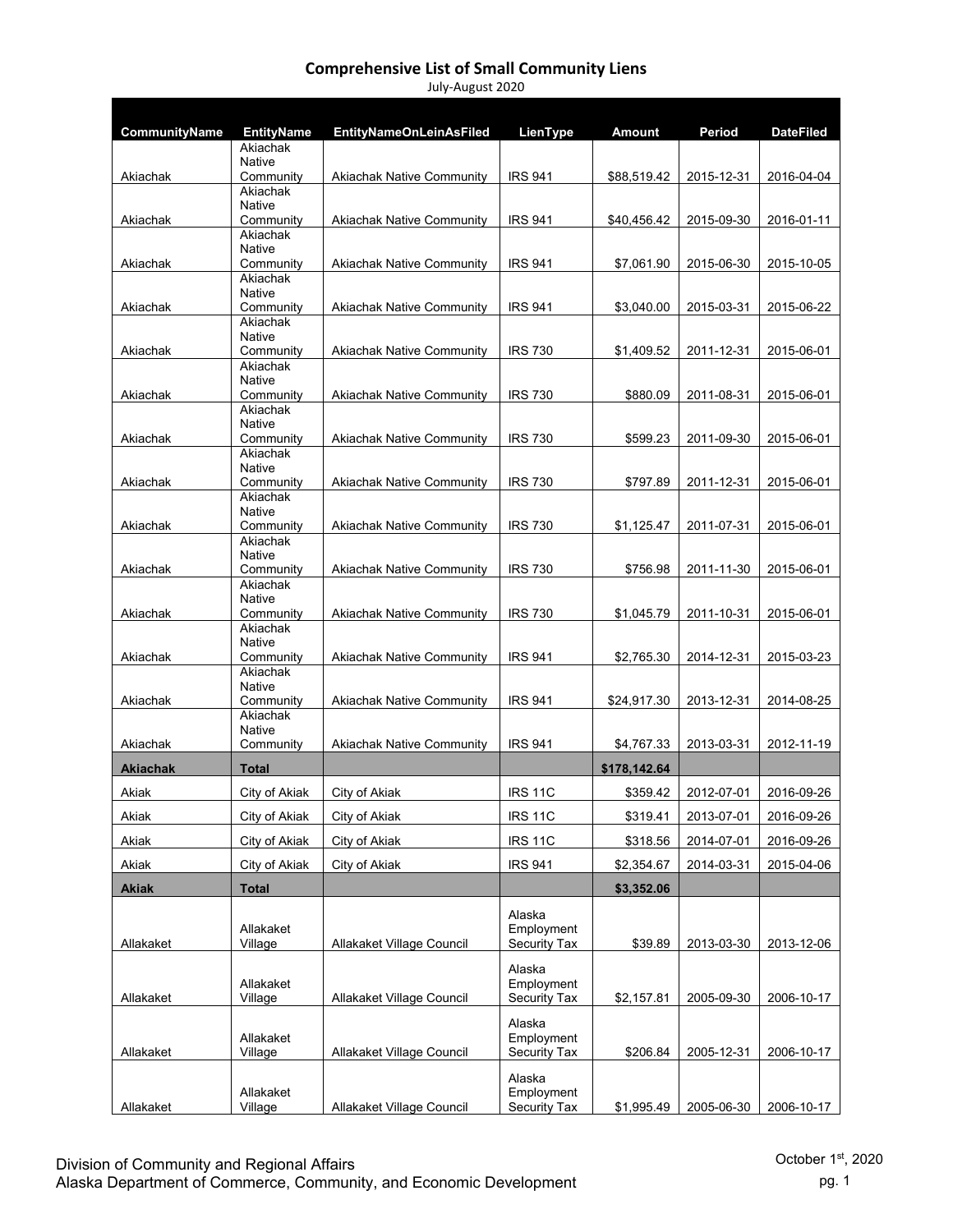| CommunityName         | <b>EntityName</b>                | <b>EntityNameOnLeinAsFiled</b>          | LienType                                    | Amount      | <b>Period</b> | <b>DateFiled</b> |
|-----------------------|----------------------------------|-----------------------------------------|---------------------------------------------|-------------|---------------|------------------|
| Allakaket             | Allakaket<br>Village             | Allakaket Village Council               | Alaska<br>Employment<br><b>Security Tax</b> | \$291.72    | 2006-06-30    | 2006-10-17       |
| Allakaket             | Allakaket<br>Village             | Allakaket Village Council               | Alaska<br>Employment<br><b>Security Tax</b> | \$411.54    | 2006-03-31    | 2006-10-17       |
| <b>Allakaket</b>      | <b>Total</b>                     |                                         |                                             | \$5,103.29  |               |                  |
|                       |                                  |                                         |                                             |             |               |                  |
| <b>Brevig Mission</b> | City of Brevig<br><b>Mission</b> | City of Brevig Mission                  | Alaska<br>Employment<br><b>Security Tax</b> | \$2,717.57  | 2013-02-27    | 2013-03-01       |
| <b>Brevig Mission</b> | <b>Total</b>                     |                                         |                                             | \$2,717.57  |               |                  |
| Chefornak             | Village of<br>Chefornak          | <b>Chefornak Traditional</b><br>Council | Alaska<br>Employment<br><b>Security Tax</b> | \$4,786.15  | 2002-09-30    | 2003-02-15       |
| Chefornak             | Village of<br>Chefornak          | <b>Chefornak Traditional</b><br>Council | Alaska<br>Employment<br><b>Security Tax</b> | \$1,046.64  | 2001-06-30    | 2001-11-23       |
| <b>Chefornak</b>      | <b>Total</b>                     |                                         |                                             | \$5,832.79  |               |                  |
| Chevak                | City of<br>Chevak                | Chevak City Council                     | <b>IRS 730</b>                              | \$140.39    | 2018-10-31    | 2019-08-28       |
| Chevak                | $\overline{City}$ of<br>Chevak   | Chevak City Council                     | <b>IRS 941</b>                              | \$28,943.29 | 2019-03-31    | 2019-08-28       |
|                       | City of<br>Chevak                |                                         |                                             |             |               |                  |
| Chevak                | City of                          | <b>Chevak City Council</b>              | <b>IRS 941</b>                              | \$31,244.96 | 2017-04-03    | 2019-06-18       |
| Chevak                | Chevak                           | Chevak City Council                     | <b>IRS 941</b>                              | \$29,790.01 | 2017-12-25    | 2019-06-18       |
| Chevak                | City of<br>Chevak<br>City of     | Chevak City Council                     | <b>IRS 941</b>                              | \$27,143.16 | 2016-06-13    | 2019-06-18       |
| Chevak                | Chevak                           | Chevak City Council                     | <b>IRS 941</b>                              | \$12,896.13 | 2014-07-21    | 2019-06-18       |
| Chevak                | City of<br>Chevak<br>City of     | Chevak City Council                     | <b>IRS 730</b>                              | \$113.63    | 2018-07-16    | 2019-06-18       |
| Chevak                | Chevak                           | Chevak City Council                     | <b>IRS 941</b>                              | \$22,487.82 | 2018-03-05    | 2019-06-18       |
| Chevak                | City of<br>Chevak<br>City of     | <b>Chevak City Council</b>              | <b>IRS 730</b>                              | \$54.11     | 2018-07-16    | 2019-06-18       |
| Chevak                | Chevak                           | Chevak City Council                     | <b>IRS 730</b>                              | \$58.11     | 2018-07-16    | 2019-06-18       |
| Chevak                | City of<br>Chevak                | Chevak City Council                     | <b>IRS 730</b>                              | \$64.48     | 2018-07-16    | 2019-06-18       |
| Chevak                | City of<br>Chevak                | <b>Chevak City Council</b>              | <b>IRS 6721</b>                             | \$10,296.90 | 2014-11-17    | 2019-06-18       |
| Chevak                | City of<br>Chevak                | <b>Chevak City Council</b>              | <b>IRS 730</b>                              | \$53.14     | 2018-07-16    | 2019-06-18       |
| Chevak                | City of<br>Chevak                | <b>Chevak City Council</b>              | <b>IRS 941</b>                              | \$26,774.36 | 2018-02-26    | 2019-06-18       |
| Chevak                | $\overline{C}$ ity of<br>Chevak  | Chevak City Council                     | <b>IRS 941</b>                              | \$31,507.36 | 2018-02-26    | 2019-06-18       |
| Chevak                | City of<br>Chevak                | Chevak City Council                     | <b>IRS 730</b>                              | \$186.91    | 2018-07-16    | 2019-06-18       |
| Chevak                | City of<br>Chevak                | <b>Chevak City Council</b>              | <b>IRS 941</b>                              | \$26,875.14 | 2017-11-06    | 2019-06-18       |
| Chevak                | City of<br>Chevak                | <b>Chevak City Council</b>              | <b>IRS 730</b>                              | \$106.60    | 2018-07-16    | 2019-06-18       |
| Chevak                | City of<br>Chevak                | <b>Chevak City Council</b>              | <b>IRS 941</b>                              | \$3,049.91  | 2018-10-01    | 2019-06-18       |
| Chevak                | City of<br>Chevak                | Chevak City Council                     | <b>IRS 941</b>                              | \$1,827.56  | 2019-01-14    | 2019-06-18       |
| Chevak                | City of<br>Chevak                | Chevak City Council                     | <b>IRS 730</b>                              | \$58.05     | 2018-07-16    | 2019-06-18       |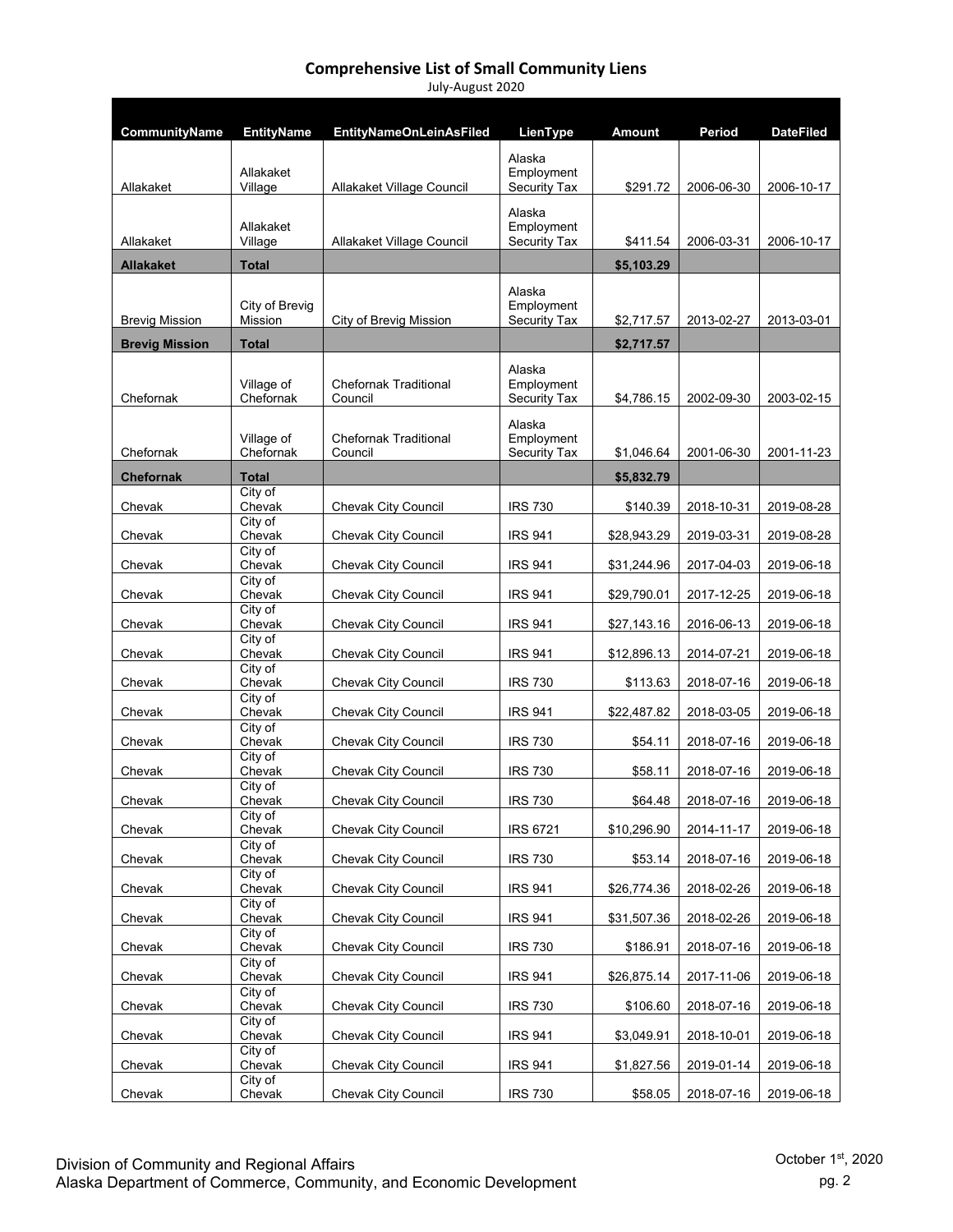| CommunityName | <b>EntityName</b>              | <b>EntityNameOnLeinAsFiled</b> | <b>LienType</b>                  | <b>Amount</b> | Period     | <b>DateFiled</b> |
|---------------|--------------------------------|--------------------------------|----------------------------------|---------------|------------|------------------|
|               | City of                        |                                |                                  |               |            |                  |
| Chevak        | Chevak<br>City of              | Chevak City Council            | <b>IRS 730</b>                   | \$120.94      | 2018-07-16 | 2019-06-18       |
| Chevak        | Chevak                         | <b>Chevak City Council</b>     | <b>IRS 941</b>                   | \$28,928.74   | 2018-03-05 | 2019-06-18       |
| Chevak        | City of<br>Chevak              | Chevak City Council            | <b>IRS 730</b>                   | \$98.62       | 2018-07-16 | 2019-06-18       |
| Chevak        | City of<br>Chevak              | Chevak City Council            | <b>IRS 730</b>                   | \$90.73       | 2018-07-16 | 2019-06-18       |
| Chevak        | City of<br>Chevak              | <b>Chevak City Council</b>     | <b>IRS 730</b>                   | \$255.93      | 2018-07-23 | 2019-06-18       |
| Chevak        | City of<br>Chevak              | Chevak City Council            | <b>IRS 941</b>                   | \$33,215.17   | 2018-04-09 | 2019-06-18       |
| Chevak        | City of<br>Chevak              | <b>Chevak City Council</b>     | <b>IRS 730</b>                   | \$71.46       | 2018-07-16 | 2019-06-18       |
| Chevak        | City of<br>Chevak              | <b>Chevak City Council</b>     | <b>IRS 941</b>                   | \$25,321.20   | 2018-03-26 | 2019-06-18       |
| Chevak        | City of<br>Chevak              | Chevak City Council            | <b>IRS 730</b>                   | \$74.11       | 2018-07-16 | 2019-06-18       |
| Chevak        | City of<br>Chevak              | <b>Chevak City Council</b>     | <b>IRS 941</b>                   | \$27,390.93   | 2015-03-02 | 2019-06-18       |
| Chevak        | City of<br>Chevak              | Chevak City Council            | <b>IRS 730</b>                   | \$82.44       | 2018-07-16 | 2019-06-18       |
| Chevak        | City of<br>Chevak              | <b>Chevak City Council</b>     | <b>IRS 941</b>                   | \$27,162.44   | 2017-01-02 | 2019-06-18       |
| Chevak        | City of<br>Chevak              | <b>Chevak City Council</b>     | <b>IRS 730</b>                   | \$71.28       | 2018-07-16 | 2019-06-18       |
| Chevak        | City of<br>Chevak              | <b>Chevak City Council</b>     | <b>IRS 941</b>                   | \$1,120.54    | 2015-04-13 | 2019-06-18       |
|               | City of<br>Chevak              | Chevak City Council            | <b>IRS 941</b>                   | \$21,227.13   | 2019-04-01 | 2019-06-18       |
| Chevak        | City of                        |                                |                                  |               |            |                  |
| Chevak        | Chevak<br>City of              | Chevak City Council            | <b>IRS 730</b>                   | \$52.98       | 2018-07-16 | 2019-06-18       |
| Chevak        | Chevak<br>City of              | <b>Chevak City Council</b>     | <b>IRS 730</b><br><b>IRS 730</b> | \$132.71      | 2018-07-16 | 2019-06-18       |
| Chevak        | Chevak<br>City of              | <b>Chevak City Council</b>     |                                  | \$90.87       | 2018-07-16 | 2019-06-18       |
| Chevak        | Chevak<br>City of              | <b>Chevak City Council</b>     | <b>IRS 730</b>                   | \$58.39       | 2018-07-16 | 2019-06-18       |
| Chevak        | Chevak<br>City of              | <b>Chevak City Council</b>     | <b>IRS 6721</b>                  | \$43,548.58   | 2015-01-12 | 2019-06-18       |
| Chevak        | Chevak<br>City of              | <b>Chevak City Council</b>     | <b>IRS 730</b>                   | \$49.52       | 2018-07-16 | 2019-06-18       |
| Chevak        | Chevak<br>City of              | Chevak City Council            | <b>IRS 941</b>                   | \$1,912.87    | 2018-07-30 | 2019-06-18       |
| Chevak        | Chevak<br>$\overline{City}$ of | Chevak City Council            | <b>IRS 730</b>                   | \$61.31       | 2018-07-16 | 2019-06-18       |
| Chevak        | Chevak                         | Chevak City Council            | <b>IRS 730</b>                   | \$101.46      | 2018-10-01 | 2019-06-18       |
| Chevak        | City of<br>Chevak              | Chevak City Council            | <b>IRS 730</b>                   | \$92.91       | 2018-07-16 | 2019-06-18       |
| Chevak        | City of<br>Chevak              | <b>Chevak City Council</b>     | <b>IRS 941</b>                   | \$26,621.53   | 2017-07-10 | 2019-06-18       |
| <b>Chevak</b> | <b>Total</b>                   |                                |                                  | \$491,626.81  |            |                  |
| Elim          | City of Elim                   | City of Elim                   | <b>IRS 941</b>                   | \$7,775.82    | 2015-09-30 | 2017-02-01       |
| Elim          | City of Elim                   | City of Elim                   | <b>IRS 941</b>                   | \$1,167.98    | 2016-03-31 | 2017-02-01       |
| Elim          | City of Elim                   | City of Elim                   | <b>IRS 941</b>                   | \$22,483.41   | 2015-12-31 | 2017-02-01       |
| Elim          | City of Elim                   | City of Elim                   | <b>IRS 941</b>                   | \$1,404.96    | 2015-03-31 | 2017-02-01       |
| Elim          | City of Elim                   | City of Elim                   | <b>IRS 941</b>                   | \$2,834.64    | 2014-03-31 | 2017-02-01       |
| Elim          | City of Elim                   | City of Elim                   | <b>IRS 941</b>                   | \$1,358.41    | 2014-12-31 | 2017-02-01       |
| Elim          | City of Elim                   | City of Elim                   | <b>IRS 941</b>                   | \$1,230.43    | 2015-06-30 | 2017-02-01       |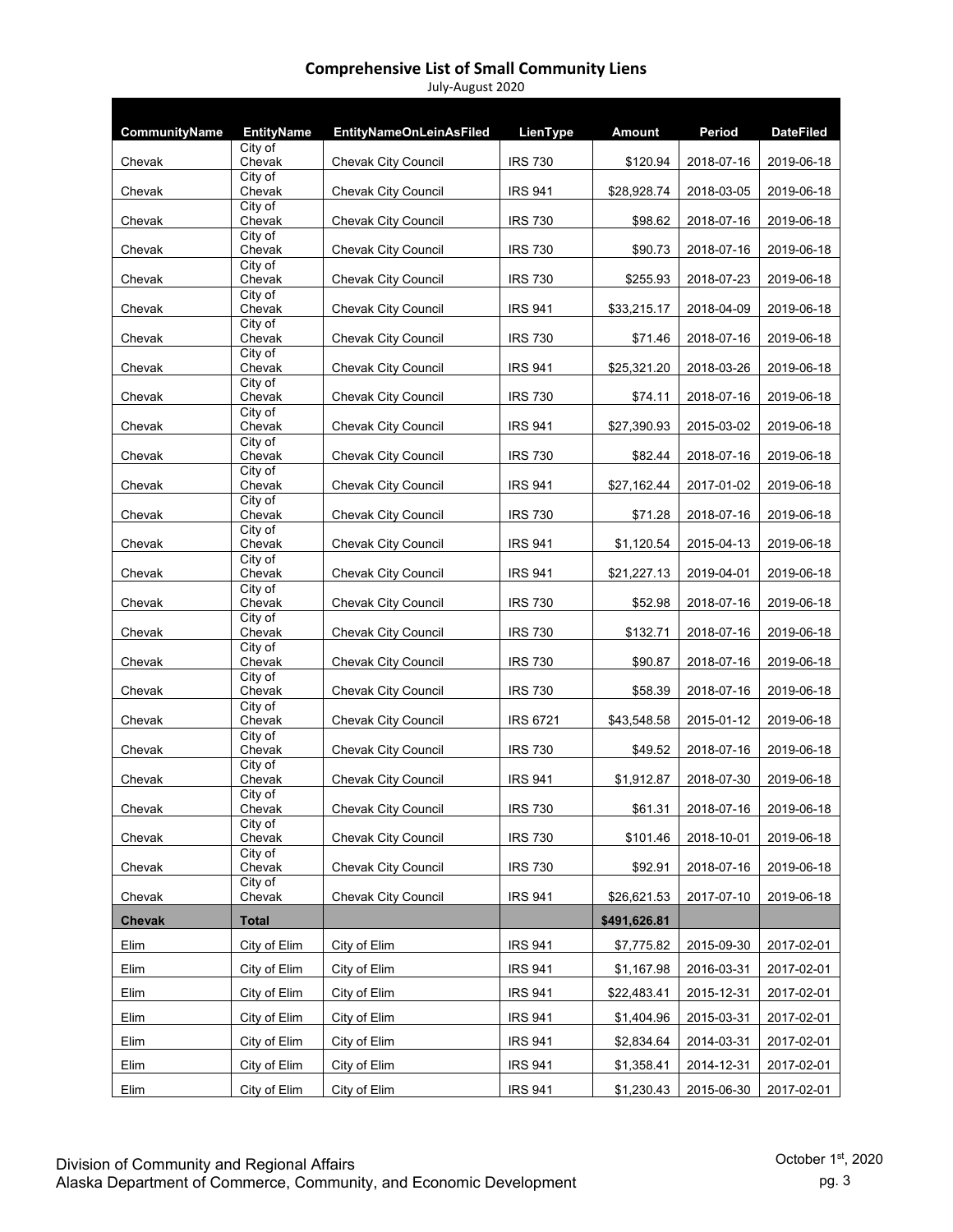| CommunityName     | <b>EntityName</b>         | <b>EntityNameOnLeinAsFiled</b>      | LienType                          | <b>Amount</b> | Period     | <b>DateFiled</b> |
|-------------------|---------------------------|-------------------------------------|-----------------------------------|---------------|------------|------------------|
| Elim              | City of Elim              | City of Elim                        | <b>IRS 941</b>                    | \$23,405.80   | 2016-06-30 | 2017-02-01       |
| <b>Elim</b>       | <b>Total</b>              |                                     |                                   | \$61,661.45   |            |                  |
|                   |                           |                                     | Alaska                            |               |            |                  |
| Gambell           | City of<br>Gambell        | <b>Gambell Common Council</b>       | Employment<br>Security Tax        | \$2,262.00    | 2019-05-06 | 2019-05-09       |
| <b>Gambell</b>    | <b>Total</b>              |                                     |                                   | \$2,262.00    |            |                  |
|                   | City of<br>Hydaburg       | City of Hydaburg                    | <b>IRS 941</b>                    | \$4,250.55    | 2018-09-24 | 2019-04-17       |
| Hydaburg          | City of                   |                                     |                                   |               |            |                  |
| Hydaburg          | Hydaburg<br>City of       | City of Hydaburg                    | <b>IRS 941</b>                    | \$272.79      | 2017-06-26 | 2019-04-17       |
| Hydaburg          | Hydaburg                  | City of Hydaburg                    | <b>IRS 941</b>                    | \$3,161.04    | 2017-11-06 | 2019-04-17       |
| Hydaburg          | City of<br>Hydaburg       | City of Hydaburg                    | <b>IRS 941</b>                    | \$164.17      | 2018-10-01 | 2019-04-17       |
| Hydaburg          | City of<br>Hydaburg       | City of Hydaburg                    | <b>IRS 941</b>                    | \$2,924.29    | 2018-09-24 | 2019-04-17       |
|                   | City of                   |                                     |                                   |               |            |                  |
| Hydaburg          | Hydaburg                  | City of Hydaburg                    | <b>IRS 941</b>                    | \$5,902.46    | 2018-09-24 | 2019-04-17       |
| Hydaburg          | <b>Total</b>              |                                     |                                   | \$16,675.30   |            |                  |
|                   | Ivanof Bay                |                                     | Alaska                            |               |            |                  |
| Ivanof Bay        | Tribal<br>Council         | Ivanof Bay Tribal Council           | Employment<br><b>Security Tax</b> | \$464.36      | 2020-08-31 | 2020-08-03       |
|                   | Ivanof Bay                |                                     | Alaska                            |               |            |                  |
| Ivanof Bay        | Tribal<br>Council         | Ivanof Bay Tribal Council           | Employment<br><b>Security Tax</b> | \$610.55      | 2018-03-31 | 2018-09-11       |
|                   |                           |                                     |                                   |               |            |                  |
|                   | Ivanof Bay<br>Tribal      |                                     | Alaska<br>Employment              |               |            |                  |
| Ivanof Bay        | Council                   | Ivanof Bay Tribal Council           | Security Tax                      | \$583.32      | 2017-12-31 | 2018-05-25       |
|                   | Ivanof Bay                |                                     | Alaska                            |               |            |                  |
| Ivanof Bay        | Tribal<br>Council         | Ivanof Bay Tribal Council           | Employment<br>Security Tax        | \$6.45        | 2017-06-30 | 2018-05-25       |
| <b>Ivanof Bay</b> | <b>Total</b>              |                                     |                                   | \$1,664.68    |            |                  |
|                   | Organized<br>Village of   |                                     | Claim of Tax                      |               |            |                  |
| Kwethluk          | Kwethluk                  | <b>Kwethluk IRA Council</b>         | Lien                              | \$3,943.16    | 2020-06-30 | 2020-05-07       |
| <b>Kwethluk</b>   | <b>Total</b>              |                                     |                                   | \$3,943.16    |            |                  |
|                   | Native<br>Village of      |                                     |                                   |               |            |                  |
| Marshall          | Marshall                  | <b>Marshall Traditional Council</b> | <b>IRS 941</b>                    | \$28,061.19   | 2018-06-30 | 2019-11-19       |
|                   | Native<br>Village of      |                                     |                                   |               |            |                  |
| Marshall          | Marshall<br><b>Native</b> | <b>Marshall Traditional Council</b> | <b>IRS 941</b>                    | \$20,600.42   | 2018-12-31 | 2019-11-19       |
|                   | Village of                |                                     |                                   |               |            |                  |
| Marshall          | Marshall<br><b>Native</b> | <b>Marshall Traditional Council</b> | <b>IRS 941</b>                    | \$23,549.74   | 2018-09-30 | 2019-11-19       |
|                   | Village of                |                                     |                                   |               |            |                  |
| Marshall          | Marshall<br>Native        | <b>Marshall Traditional Council</b> | <b>IRS 730</b>                    | \$244.82      | 2018-09-30 | 2019-11-19       |
|                   | Village of                | <b>Marshall Traditional Council</b> | <b>IRS 941</b>                    | \$22,053.12   |            |                  |
| Marshall          | Marshall<br>Native        |                                     |                                   |               | 2018-03-31 | 2019-11-19       |
| Marshall          | Village of<br>Marshall    | Marshall Traditional Council        | <b>IRS 941</b>                    | \$16,325.91   | 2019-06-30 | 2019-11-19       |
|                   | Native                    |                                     |                                   |               |            |                  |
| Marshall          | Village of<br>Marshall    | <b>Marshall Traditional Council</b> | <b>IRS 730</b>                    | \$21.55       | 2018-07-31 | 2019-11-19       |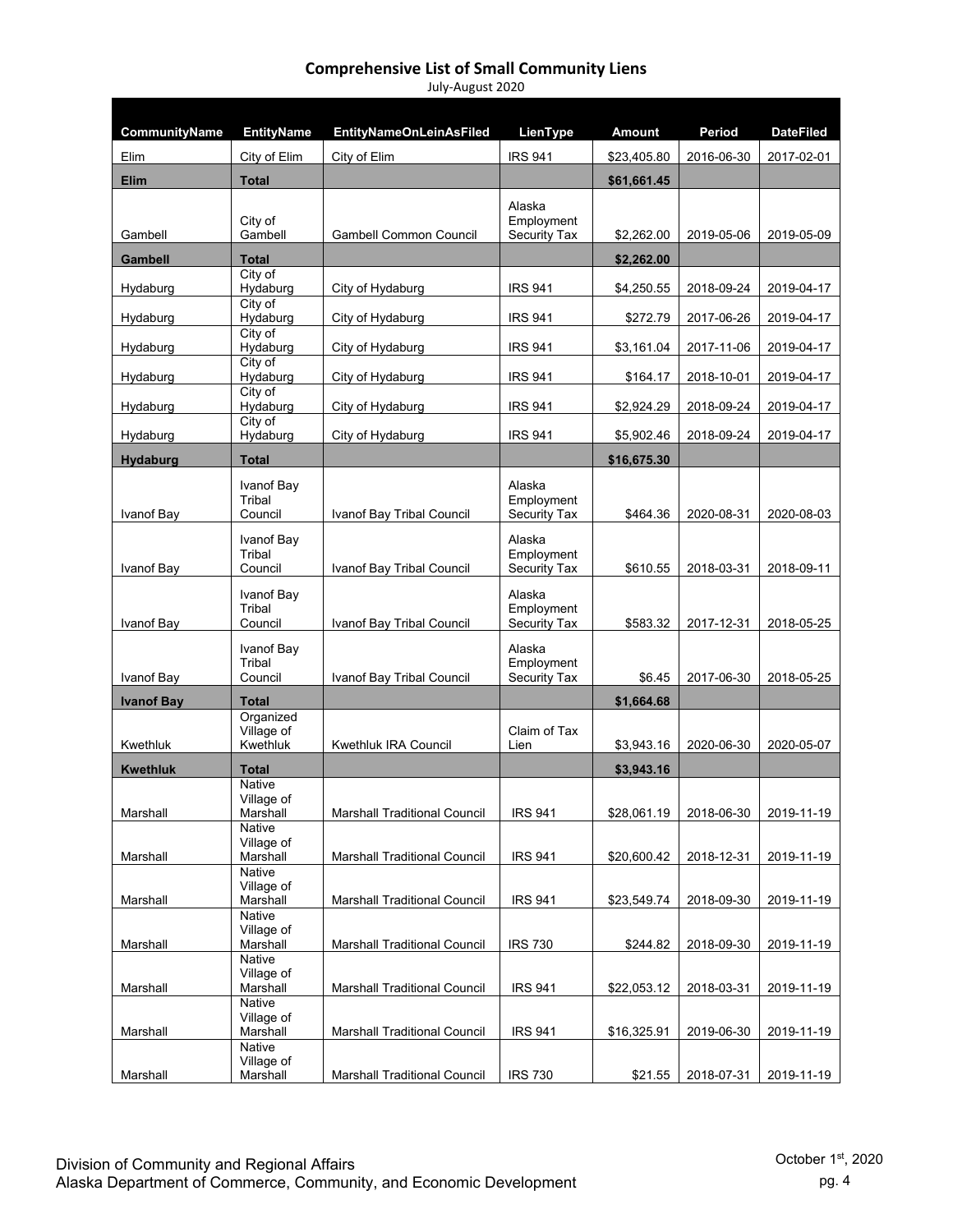| CommunityName        | <b>EntityName</b><br><b>Native</b>                | <b>EntityNameOnLeinAsFiled</b>                   | LienType                                    | <b>Amount</b> | Period     | <b>DateFiled</b> |
|----------------------|---------------------------------------------------|--------------------------------------------------|---------------------------------------------|---------------|------------|------------------|
| Marshall             | Village of<br>Marshall                            | <b>Marshall Traditional Council</b>              | <b>IRS 941</b>                              | \$15,737.68   | 2019-03-31 | 2019-11-19       |
| <b>Marshall</b>      | <b>Total</b>                                      |                                                  |                                             | \$126,594.43  |            |                  |
|                      | <b>Native</b>                                     |                                                  | Alaska                                      |               |            |                  |
| Nunapitchuk          | Village of<br>Nunapitchuk                         | Nunapitchuk IRA Council                          | Employment<br>Security Tax                  | \$3,640.11    | 1999-12-31 | 2000-04-28       |
| <b>Nunapitchuk</b>   | <b>Total</b>                                      |                                                  |                                             | \$3,640.11    |            |                  |
| Point Hope           | <b>Native</b><br>Village of<br>Point Hope         | Native Village of Point Hope<br>Gami             | Alaska<br>Employment<br><b>Security Tax</b> | \$569.22      | 2020-08-31 | 2020-08-10       |
|                      |                                                   |                                                  |                                             |               |            |                  |
| <b>Point Hope</b>    | <b>Total</b><br>Native                            |                                                  |                                             | \$569.22      |            |                  |
| Saint Michael        | Village of<br>Saint Michael                       | ST Michael IRA Council                           | Claim of Tax<br>Lien                        | \$1,415.90    | 2020-06-30 | 2020-05-18       |
| <b>Saint Michael</b> | <b>Total</b>                                      |                                                  |                                             | \$1,415.90    |            |                  |
| Saint Paul           | <b>Saint Paul</b><br>Island                       | <b>Tribal Government of Saint</b><br>Paul Island | Alaska<br>Employment<br><b>Security Tax</b> | \$8,195.89    | 2000-09-30 | 2001-02-21       |
| <b>Saint Paul</b>    | <b>Total</b>                                      |                                                  |                                             | \$8,195.89    |            |                  |
| Savoonga             | Native<br>Village of<br>Savoonga                  | Native Village of Savoonga                       | <b>IRS 941</b>                              | \$49,239.91   | 2012-09-30 | 2013-08-27       |
| Savoonga             | <b>Native</b><br>Village of<br>Savoonga           | Native Village of Savoonga                       | <b>IRS 941</b>                              | \$10,462.16   | 2012-06-30 | 2013-08-27       |
| Savoonga             | <b>Native</b><br>Village of<br>Savoonga<br>Native | Native Village of Savoonga                       | <b>IRS 941</b>                              | \$164,050.25  | 2011-09-30 | 2013-08-27       |
| Savoonga             | Village of<br>Savoonga<br><b>Native</b>           | Native Village of Savoonga                       | <b>IRS 941</b>                              | \$3,154.31    | 2010-09-30 | 2013-07-29       |
| Savoonga             | Village of<br>Savoonga<br><b>Native</b>           | Native Village of Savoonga                       | <b>IRS 941</b>                              | \$732.52      | 2009-12-31 | 2012-09-17       |
| Savoonga             | Village of<br>Savoonga                            | Native Village of Savoonga                       | <b>IRS 6721</b>                             | \$12,251.53   | 2012-03-31 | 2012-09-03       |
|                      | Native<br>Village of                              |                                                  |                                             |               |            |                  |
| Savoonga             | Savoonga                                          | Native Village of Savoonga                       | <b>IRS 941</b>                              | \$68,726.51   | 2011-12-31 | 2012-08-20       |
|                      | Native<br>Village of                              |                                                  |                                             |               |            |                  |
| Savoonga             | Savoonga<br>Native                                | Native Village of Savoonga                       | <b>IRS 941</b>                              | \$68,238.02   | 2011-09-30 | 2012-08-20       |
| Savoonga             | Village of<br>Savoonga                            | Native Village of Savoonga                       | <b>IRS 941</b>                              | \$20,083.28   | 2010-12-31 | 2012-08-20       |
|                      | Native<br>Village of                              |                                                  |                                             |               |            |                  |
| Savoonga             | Savoonga                                          | Native Village of Savoonga                       | <b>IRS 941</b>                              | \$67,835.31   | 2011-06-30 | 2012-08-20       |
|                      | <b>Native</b><br>Village of                       |                                                  |                                             |               |            |                  |
| Savoonga             | Savoonga<br>Native                                | Native Village of Savoonga                       | <b>IRS 941</b>                              | \$67,467.72   | 2011-03-31 | 2012-08-20       |
| Savoonga             | Village of<br>Savoonga                            | Native Village of Savoonga                       | <b>IRS 941</b>                              | \$48.88       | 2010-09-30 | 2010-12-20       |
| Savoonga             | <b>Total</b>                                      |                                                  |                                             | \$532,290.40  |            |                  |
| Selawik              | City of<br>Selawik                                | Selawik City Council                             | <b>IRS 941</b>                              | \$87,424.68   | 2016-03-14 | 2019-06-25       |